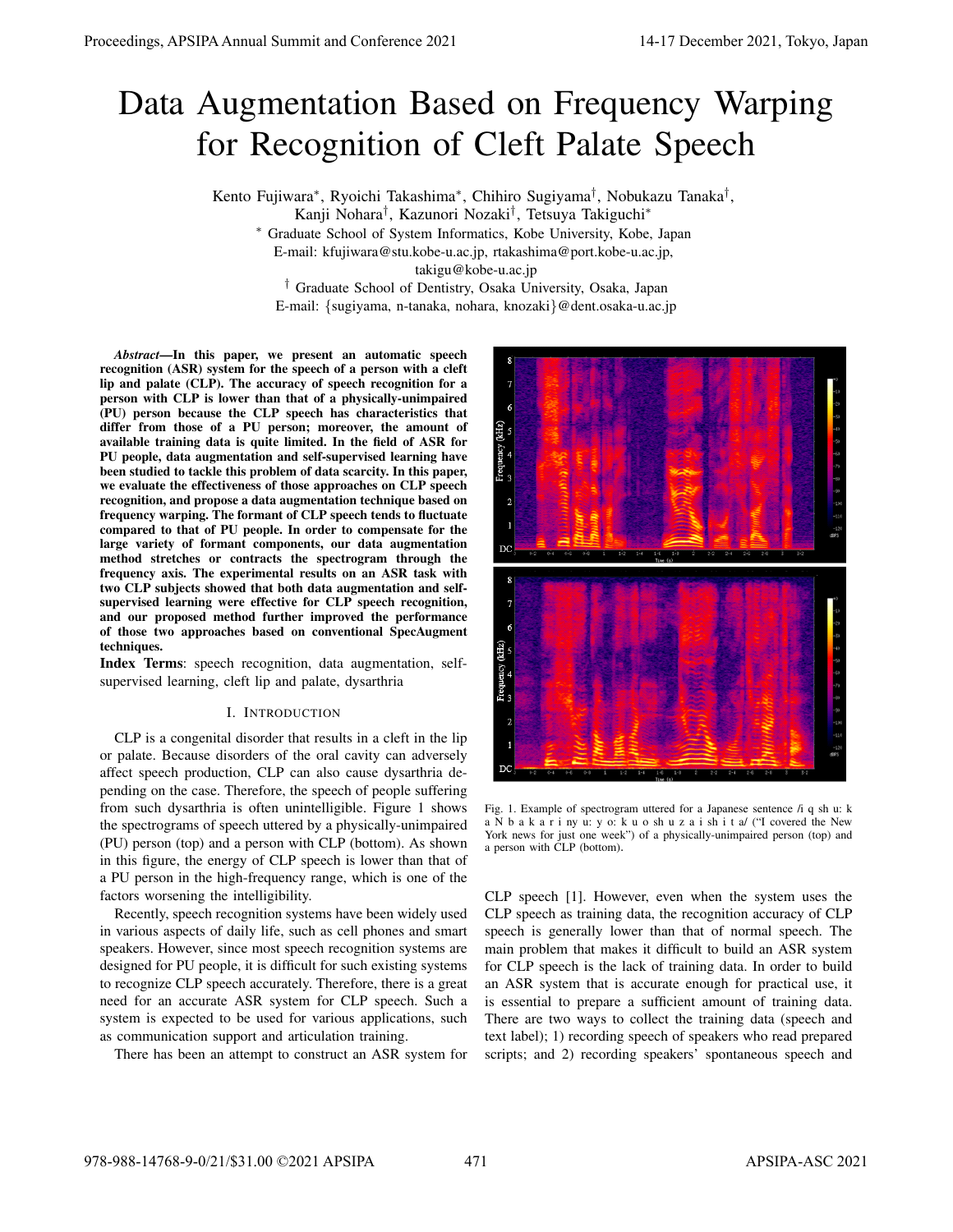transcribing it later. In the former way, the amount of data that can be collected is quite limited because reading scripts is a great burden for CLP people and it has a high cost. On the other hand, although collecting speech is relatively easy in the latter way, the transcription of CLP people's spontaneous speech is extremely difficult because of their low intelligibility. Consequently, the former way is employed in many datasets of speaking disorders [2][3] although the amount of collectable data is limited. Therefore, it is necessary to construct an ASR system using a smaller amount of training data than that collected from PU people.

One of the ways to increase the amount of data is through "data augmentation". Data augmentation is a technique that artificially increases the number of learning patterns by applying signal processing to existing training data [4][5][6][7][8]. Data augmentation is expected to contribute to the improvement of ASR performance, especially when the amount of training data is small. Another way to increase the amount of available data is leveraging unlabeled data through "self-supervised learning". This approach trains a neural-network model through a pseudo-task generated without human annotation. In this way, the model learns the representation of input features, and, therefore, this pre-trained model can be used as a good initial model for the target task [9][10][11][12][13].

Figure 2 depicts our proposed strategy for the training model for a CLP person. In this approach, we use both spontaneous speech and script-reading speech. The spontaneous speech, which is easy to be collected but difficult to be annotated, is used to pre-train the model without labels through selfsupervised learning. Then, a small amount of script-reading speech, which does not need human annotation but difficult to be collected, is used to fine-tune the pre-trained model.

Although conventional methods of data augmentation and self-supervised learning have shown promising results in many ASR tasks for PU people, it has still been unclear if they are also effective for dysarthric speech recognition. In this paper, we evaluate the effectiveness of conventional methods of data augmentation and self-supervised learning based on the well-known SpecAugment [14][15] on CLP speech recognition. In addition, because conventional methods are proposed for PU speech, they are not necessarily optimal for CLP speech. Therefore, we propose a new method based on "frequency warping" that takes the nature of CLP speech into consideration. We confirm the effectiveness of the conventional data augmentation and self-supervised learning through experiments carried out on speaker-dependent CLP speech recognition tasks, and we also demonstrate that the performance can be further improved by combining the conventional method with our proposed method.

# II. RELATED WORKS

We discuss in detail the conventional methods that have been proposed for PU speech recognition tasks and are used as our baseline. Park et al. [14] proposed SpecAugment, which performs data augmentation on log-mel spectrograms input to a neural network. SpecAugment uses three types of data



Fig. 2. Proposed training model strategy for a CLP person.

augmentation: 1) time masking, which masks the spectrogram through the time axis; 2) frequency masking, which masks the spectrogram through the frequency axis; and 3) time warping, which expands and contracts the spectrogram so that the reference point moves through the time axis. The size of the mask or time warping are set as parameters according to the dataset. Each augmentation corresponds to partial loss of speech segments, partial loss of frequency information, and deformation in the time direction. Since the generated training data is partially different from the original data, it is reported that SpecAugment can train an ASR model robustly against such information loss and deformation and can improve the recognition accuracy. In this study, we use SpecAugment as the baseline method of data augmentation.

Next, we discuss a method of self-supervised learning for speech recognition, which is used as the baseline method in this research. Wang et al. [15] proposed a method using data augmentation similar to SpecAugment. In this method, an encoder-decoder network is trained before training a speech recognition system. The encoder extracts hidden features from the input, and the decoder generates the output, which has the same size as the input, from the hidden features extracted by the encoder. During learning, the original input speech is transformed using the same process as SpecAugment (time warping, time masking, and frequency masking), after which the transformed data is input to the encoder. Then, the mean square error between the output of the decoder and the original input before performed time/frequency masking is evaluated as training a loss function. In other words, the encoderdecoder network is trained such that the network recovers the original input from the masked one. In order to recover the original data accurately, the encoder should extract highquality representations of speech features from the input. Therefore, a robust encoder can be obtained without using human annotation, and it can be used as a good pre-trained ASR model. It is reported that the performance of speech recognition systems incorporating the encoder trained by this method can be improved. In addition, it is also reported that the performance of speech recognition systems can be further improved by increasing the amount of training data using SpecAugment.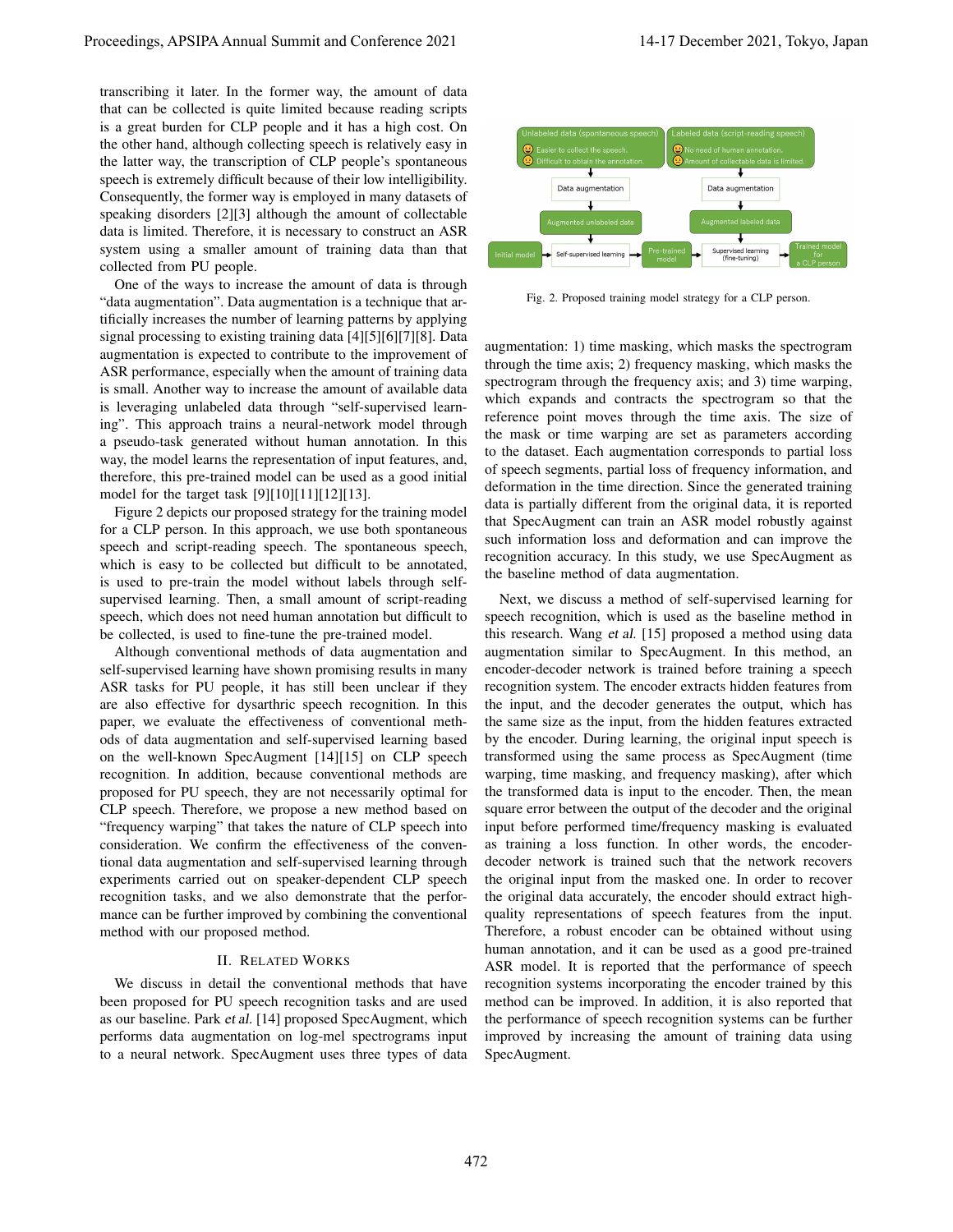TABLE I STATISTICS OF F1 FREQUENCY [HZ].

| <b>Statistics [Hz]</b> | PU1 | PII2 | PU3 | SPK1 | SPK2 |
|------------------------|-----|------|-----|------|------|
| Mean                   | 420 | 417  | 410 | 437  | 450  |
| Max - min              | 128 | 140  | 152 | 176  | 185  |
| Standard deviation     | 31  | 30   | 39  | 44   | 48   |

#### III. METHODS

Since the conventional methods described in section II were proposed for PU people, they do not necessarily consider the characteristics of CLP speech. Therefore, it is expected that if we add a new transformation that reflects the CLP speech's characteristic to the conventional methods, the data augmentation and the self-supervised learning will be further effective for CLP speech recognition. In [16], it is reported that the difference between the dysarthric speech and the normal speech appears in their formant frequencies; that is peaks in the spectrum, and they proposed a method of assessment for dysarthric speech based on the formant frequencies.

With this in mind, we analyzed the first formant (F1) frequencies of the utterances for two subjects with CLP (SPK1 and SPK2) and three PU subjects (PU1, PU2, and PU3) in the ATR Japanese speech database [17]. (For details, see section IV.) Table I shows the statistics of the F1 frequency of each speaker. Comparing the F1 frequency statistics of CLP subjects and PU subjects, we see that the values of "Max - min" and the standard deviation of CLP subjects are higher than those of PU subjects. These results indicate that the CLP speech has a larger formant frequency variety than PU speech. However, since the amount of the collectable training data of CLP speech is limited as described in the Introduction, the amount of training data is not sufficient to train the variation of the formant frequency, and we hypothesize that it is a factor in the decreased accuracy associated with CLP speech recognition.

Therefore, we propose "frequency warping", which transforms the speech data through the frequency axis. Since frequency warping moves the formant frequency of the original speech data, it is expected that the data augmentation and selfsupervised learning with frequency warping can help us to train a model to be robust against the variation of the formant frequency, which contributes to the improvement of the CLP speech recognition system.

Figure 3 shows the procedure of our proposed frequency warping. The procedure is similar to the time warping used in SpecAugment and performed on the mel-spectrogram. First, the reference mel-frequency bin and the reference bin shifting size are selected. Then, the reference frequency bin is shifted by expanding and contracting the spectrogram through the frequency axis. This process is performed in a randomly selected time segment in an utterance. The specific implementation is described as follows.

The input is a log-mel spectrogram with *τ* frames and *ν* frequency bins. First, the reference frequency bin *f* is selected randomly from the range of [*Wmax*, *ν*], and the size *w* of shifting  $f$  is also selected randomly from the range of  $[W_{min},$ 



Fig. 3. Procedure of the frequency warping.

*Wmax*]. The *Wmin* and *Wmax* are set as hyperparameters. Next, we select the beginning frame *t* of the segment, in which the frequency warping is performed, randomly from the range of [0,  $\tau - T_{max}$ ], and we select the length *T* of the segment randomly from the range of [*Tmin*, *Tmax*].  $t + T$  is the end frame of the segment.  $T_{min}$  and  $T_{max}$ are set as hyperparameters. Then, the selected segment is divided into the low-frequency region (size of  $T \times f$ , yellow window in Figure 3) and the high-frequency region (size of  $T$ *×*( $\nu$ *−f*), green window in Figure 3). By contracting the lowfrequency region and expanding the high-frequency region, the sizes of the low- and high-frequency regions are changed into  $T \times (f - w)$  and  $T \times (\nu - f + w)$ , respectively. In this way, the reference frequency bin is shifted. The contracting and expanding processes are carried out using a PyTorch function "Image.resize", which handles the spectrogram as image data.

#### *A. Frequency warping in self-supervised learning*

In our proposed self-supervised learning, the frequency warping is added to the conventional feature transformations described in section II. Figure 4 shows the overview of the proposed self-supervised learning procedure. At first, time warping is applied to the original input in order to increase the training pattern. Next, frequency warping, time masking, and frequency masking are performed sequentially. Then, the mean absolute error (MAE) between the output of the decoder and the input before performing frequency warping and time/frequency masking is calculated as the loss function to train the encoder-decoder network. After proceeding with the self-supervised learning, the trained encoder is used as a feature extractor for inputting to the speech recognition model. Since the encoder is trained to reconstruct the original data from the data that has been subjected to feature transformation, including frequency warping, it is expected that the trained encoder can extract features robustly in spite of the variation in the formant frequencies.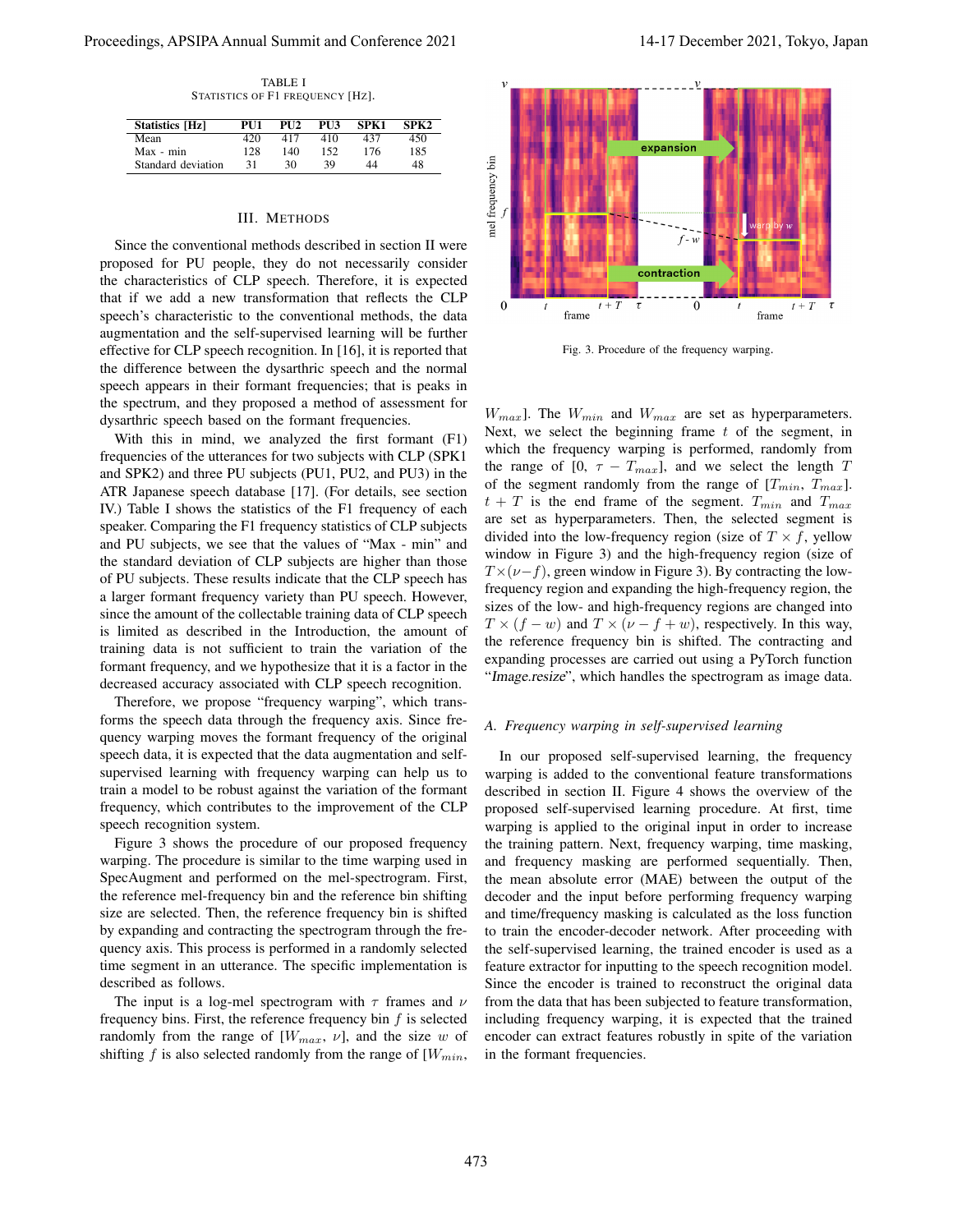

Fig. 4. Procedure of training an encoder-decoder network using the proposed self-supervised learning.



Fig. 5. Training and testing procedures of the ASR model.

# *B. Frequency warping for data augmentation to train the ASR model*

Figure 5 shows the training and test procedures of the ASR system with the encoder trained using the self-supervised learning. During the training of the ASR model, frequency warping is also used with conventional SpecAugment for data augmentation. Here, frequency warping is expected to increase the variety of the formant frequency of the training data, which can train a robust ASR model against the variation of the formant frequency.

# IV. EXPERIMENTS

We evaluated the data augmentation and self-supervised learning through experiments on a speaker-dependent phoneme recognition task with two CLP males (SPK1/SPK2) who uttered 495 and 503 phonemically-balanced sentences from the ATR Japanese speech database [17], respectively. In the scenario of the experiments, it is assumed that only a portion of the training data has human annotation (i.e., a text label), and the remaining data does not have the label and is used for the self-supervised learning. For each subject, 200

TABLE II SETTING OF THE HYPERPARAMETERS.

| <b>Parameter</b> | Self-supervised learning | <b>Training ASR model</b> |
|------------------|--------------------------|---------------------------|
| $T_w$            | $0 - 200$                | $0 - 200$                 |
| $F_w$            | $0 - 20$                 | $0 - 20$                  |
| $T_d$            | $-150^{\sim}150$         | $-50 \sim 10$             |
| $W_{min}$        |                          |                           |
| $W_{max}$        | 10                       |                           |
| $T_{min}$        |                          | 50                        |
| $T_{max}$        |                          | 100                       |

sentences having text labels were used for evaluating the ASR model. Among these sentences, we used 100 sentences as training data for the ASR model, 50 sentences as development data, and 50 sentences as test data. The remaining data (295 or 303 sentences) that did not have text labels was used for self-supervised learning of the encoder.

The sampling frequency was 16 kHz. We used 40 dimensional log-mel filterbank features extracted with a frame shift of 10 ms and a window size of 25 ms. The ASR model consisted of two layers of bidirectional gated recurrent units [18] trained on the CTC loss function [19]. The output layer had 40 dimensions, consisting of 38 phonemes, the unknown symbol, and the blank symbol of CTC. An Adam optimizer [20] with an initial learning rate of 0.001 was used for optimization.

For the self-supervised learning, the encoder network consisted of four bidirectional LSTM layers [21], and the decoder network consisted of two linear layers with ReLU function. The self-supervised learning was also optimized using the Adam optimizer with the initial learning rate of 0.001.

Table II shows the settings of the hyperparameters for the self-supervised learning (described in section III-A) and the training of the ASR model (described in section III-B). *Tw*,  $F_w$ , and  $T_d$  are the hyperparameters of the SpecAugment. *T<sup>w</sup>* and *F<sup>w</sup>* correspond to the sizes of the time masking and frequency masking, respectively.  $T_d$  corresponds to the size of shifting the reference time for the time warping. The values of  $T_w$ ,  $F_w$  and  $T_d$  were randomly selected from the range shown in the Table II. The values of the hyperparameters were experimentally confirmed to be the best accuracy.

# *A. Results without self-supervised learning*

Table III shows the phoneme error rates (PERs) without selfsupervised learning. In this experiments, the log-mel filterbank features were directly input into the ASR model without passing the encoder network. As a baseline, we show the results of training without any data augmentation. In the case using data augmentation, we compared the results when each augmentation was used alone, when three conventional methods were combined (Comb. of 3 types, that is equal to the original SpecAugment), and when the conventional methods and frequency warping were combined (SpecAugment + Frequency warping).

When data augmentation was used alone, all of the data augmentations that included frequency warping showed better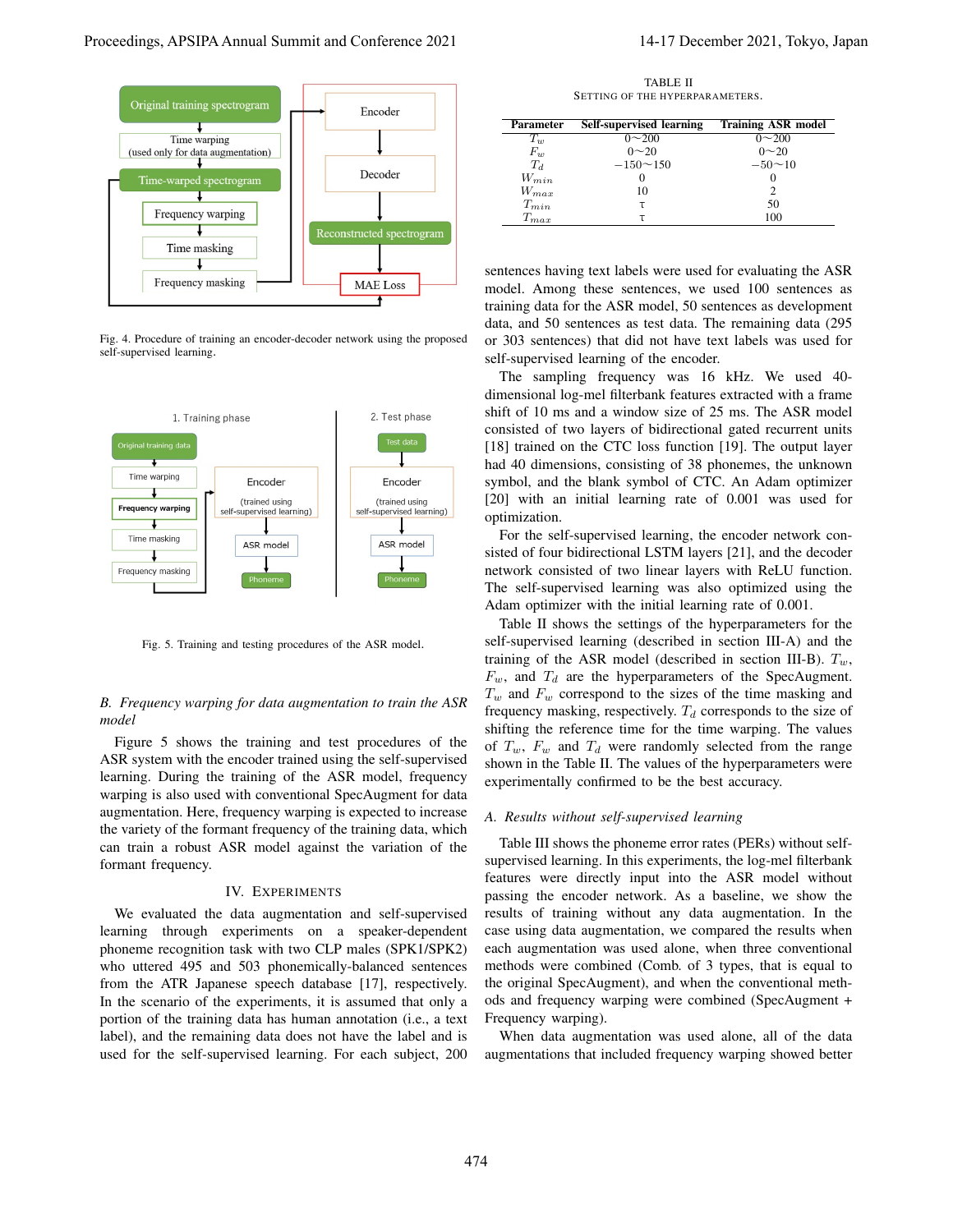# Proceedings, APSIPA Annual Summit and Conference 2021 14-17 December 2021, Tokyo, Japan

TABLE III PERS [%] OF THE SPEAKER-DEPENDENT CLP MODEL WITHOUT SELF-SUPERVISED LEARNING.

| <b>Augmentation</b>             | SPK1  | SPK <sub>2</sub> |
|---------------------------------|-------|------------------|
| <b>Conventional</b> method      |       |                  |
| No augmentation                 | 23.72 | 24.02            |
| Time masking                    | 22.83 | 23.13            |
| Frequency masking               | 22.60 | 22.97            |
| Time warping                    | 20.78 | 21.85            |
| Comb. of 3 types (SpecAugment)  | 19.85 | 19.95            |
| <b>Proposed method</b>          |       |                  |
| Frequency warping               | 22.37 | 22.78            |
| SpecAugment + Frequency warping | 19.43 | 19.60            |

performance than the conventional method without augmentation. This result indicates that frequency warping is an effective data augmentation method for CLP speech recognition. When three or four types of data augmentation were combined, the performance was further improved. These results indicate that the original SpecAugment and the proposed frequency warping are complementary to each other on the CLP speech recognition. One of the reasons for the high performance of time warping might be that the speech speed of CLP subjects fluctuates, along with formant frequency, and therefore, the time warping could train the ASR model to be robust against such fluctuations in the speech speed.

### *B. Results with self-supervised learning*

Table IV shows PERs using the encoder network trained on the self-supervised learning. The self-supervised learning was performed in two different ways. One was the conventional method described in section II without frequency warping (Baseline), and the other the proposed method using frequency warping (Ours). Each method was evaluated on three different conditions of the ASR model training: using no data augmentation (None), using SpecAugment, and using SpecAugment with the frequency warping. The settings of the hyperparameters for the data augmentations are the same as in the experiments of Table III.

Comparing Baseline and Ours, Ours showed better performance. The difference of PERs between Baseline and Ours in Table IV is larger than the difference of PERs between SpecAugment and SpecAugment + Frequency warping in Table III. This suggests that frequency warping is particularly effective in self-supervised learning. It was also found that adding frequency warping to both data augmentation and selfsupervised learning showed the best performance (17.96 for SPK1 and 17.85 for SPK2). When we use frequency warping for data augmentation, the proposed method can generate the data having formants that are not observed in the original training data. When we use frequency warping for the selfsupervised learning, it can be considered that the proposed method can train an encoder that extracts hidden features and is invariant to the fluctuation of the formant frequency. Since the expected effects of frequency warping on the data augmentation and on the self-supervised learning are different,

TABLE IV PER  $S[\%]$  OF THE SPEAKER-DEPENDENT CLP MODEL WITH SELF-SUPERVISED LEARNING.



Fig. 6. F1 frequency of each test sample

they might be complementary to each other.

Finally, Figure 6 shows the mean value of F1 frequency of each test sample of SPK1. The white and black dots show samples in which PER were improved / not improved by using the proposed frequency warping, respectively. As shown in this figure, the proposed method could improve the PER of samples having very high or low F1 frequency compared to the mean of the distribution. This indicates that the proposed method could train an ASR model that is robust against the variation of the formant frequency.

#### V. CONCLUSIONS

In this paper, we investigated methods of data augmentation and self-supervised learning for CLP speech recognition. We proposed frequency warping as a method that takes into account the characteristics of CLP speech; namely, speech having a large variation of formant frequency. The experimental results showed that, although the conventional method based on SpecAugment was effective for CLP speech recognition, frequency warping further improved the performance. However, the accuracy of speech recognition in this paper is still lower than that of PU people; therefore, more improvement is needed. In the future, we plan to increase the number of subjects and analyze other characteristics that can be used for the data augmentation and self-supervised learning.

#### ACKNOWLEDGMENTS

This work was supported in part by JSPS KAKENHI (Grant No. JP21H00906 and Grant No. 20K19862).

#### **REFERENCES**

[1] S. Maria, M. Andreas, H. Tino, N. Emeka, W. Ulrike, R. Frank, E. Ulrich, and N. Elmar, "Evaluation of speech intelligibility for children with cleft lip and palate by means of automatic speech recognition," *International Journal of Pediatric Otorhinolaryngology*, vol. 70, no. 10, pp. 1741–1747, 2006.